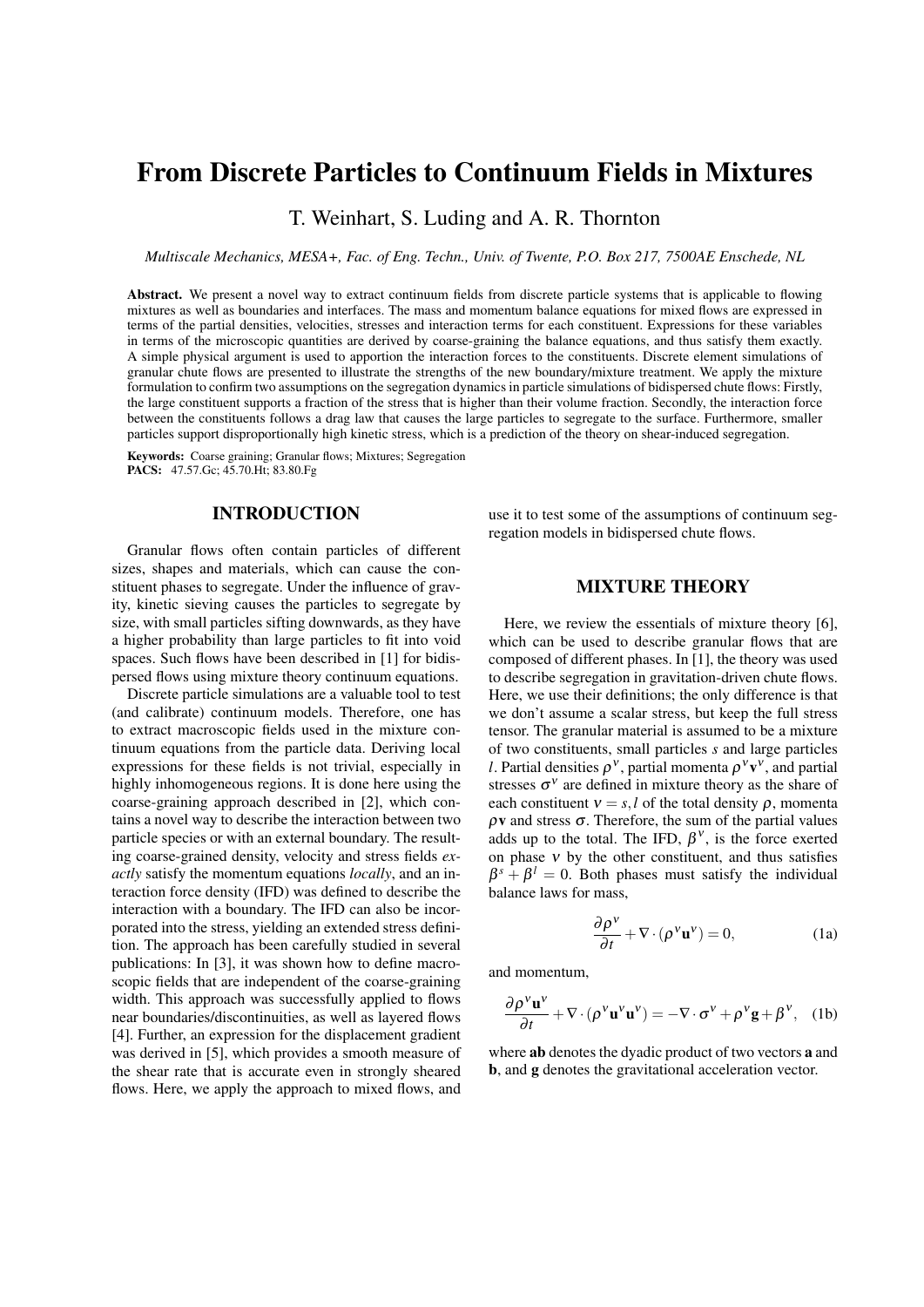### GRAVITY-DRIVEN SEGREGATION

Next, we consider flow over a rough, inclined surface, see Fig. 1, and review the kinetic sieving model presented in [1]. We assume that the partial densities and momenta settles to a quasi-steady state much quicker than the flow segregates, such that the temporal derivatives  $\partial/\partial t(\rho^{\nu})$ and  $\partial/\partial t$ ( $\rho^{\nu}$ **u**<sup> $\nu$ </sup>) become negligible after some initial equilibration time  $t_e$ . We further assume that the flow is shallow and thus nearly uniform in flow (*x*) and crossflow (*y*) directions. Thus, (1b) simplifies to

$$
0 = -\frac{\partial}{\partial z}\sigma_{\alpha z}^{\nu} + \rho^{\nu}g_{\alpha} + \beta_{\alpha}^{\nu}, \quad \alpha = x, y, z, t > t_e. \quad (2)
$$

Summing up (2) for  $v = s$ , *l* and  $\alpha = z$ , setting  $\sigma_{zz}|_{z=\infty} =$ 0 and integrating over *z* yields the lithostatic balance,

$$
\sigma_{zz} = \rho (h - z) g_z. \tag{3}
$$

The idea behind kinetic sieving is that the small particles support less of the downward stress than they should according to their volume fraction and thus sink down. To measure this, a stress fraction,

$$
f^{\mathbf{V}} = \sigma_{zz}^{\mathbf{V}} / \sigma_{zz}, \tag{4}
$$

was introduced and assumed to satisfy a functional form

$$
f^{l} = \phi^{l} + B\phi^{s}\phi^{l}, \quad f^{s} = \phi^{s} - B\phi^{s}\phi^{l}, \quad (5)
$$

which is chosen such that  $f^s + f^l = 1$  and  $f^v = 0$  for  $\phi^{\nu} = 0$ ,  $\nu = s, l$ . According to the kinetic sieving model, we expect the 'overstress' *B* to be positive, as will be shown later. Gray and Thornton further postulated that the interaction drag can be modelled in analogy with the percolation of fluids through porous solids,

$$
\beta^{\nu} = \sigma \nabla f^{\nu} - \rho^{\nu} c(\mathbf{u}^{\nu} - \mathbf{u}).
$$
 (6)

Substituting Eqs. (3), (4) and (6) into (2) yields

$$
\phi^V(w^V - w) = (f^V - \phi^V) \frac{g \cos \theta}{c},\tag{7}
$$

which together with (5) yields

$$
(wl - w) = q\phis, (ws - w) = -q\phil,
$$
 (8)

where

$$
q = -\frac{B}{c}g\cos\theta.
$$
 (9)

## COARSE-GRAINING

Next, we provide expressions to compute the partial densities, velocities, stresses, and the interaction force density from discrete particle simulations by applying the coarse-graining approach in [2] to mixtures. We denote the set of walls and fixed wall particles by  $\mathcal W$ , and the phases of small and large particles by  $\mathscr{F}^s$  and  $\mathscr{F}^l$ , respectively, with  $\mathscr{F} = \mathscr{F}^s \cup \mathscr{F}^l$ . Each particle *i* has mass  $m_i$ , radius  $a_i$ , position  $\mathbf{r}_i$ , velocity  $\mathbf{v}_i$ , as well as rotational degrees of freedom. Each particle pair *i*, *j* has con- $\tanct$  vector  $\mathbf{r}_{ij} = \mathbf{r}_i - \mathbf{r}_j$ , an overlap  $\delta_{ij} = \max(a_i + a_j - \mathbf{r}_j)$  $|\mathbf{r}_{ij}|,0$ , a contact point  $\mathbf{c}_{ij} = \mathbf{r}_i + (a_i - \delta_{ij}/2)\mathbf{r}_{ij}$ , and a branch vector  $\mathbf{b}_{ij} = \mathbf{r}_i - \mathbf{c}_{ij}$ . For each constituent  $v = s, l$ , the partial mass density is defined as

$$
\rho^{\nu} = \sum_{i \in \mathscr{F}^{\nu}} m_i \phi_i, \tag{10}
$$

where  $\phi_i(\mathbf{r},t) = \phi(\mathbf{r} - \mathbf{r}_i(t))$  denotes the coarse-graining function. As coarse-graining function, we use a Lucy polynomial [7, 3] with cutoff radius *c* and width (or standard deviation)  $w = c/2$ . To satisfy mass balance, the partial velocity is

$$
\mathbf{V}^{\mathbf{V}} = \frac{\mathbf{p}^{\mathbf{V}}}{\rho^{\mathbf{V}}}, \text{ with } \mathbf{p}^{\mathbf{V}} = \sum_{i \in \mathscr{F}^{\mathbf{V}}} m_i \mathbf{v}_i \phi_i. \tag{11}
$$

The partial stress is the sum of the partial kinetic stress,

$$
\sigma^{k,v} = \sum_{i \in \mathcal{F}^v} m_i \mathbf{V}'_i \mathbf{V}'_i \phi_i, \tag{12}
$$

with  $V'_i(\mathbf{r},t) = \mathbf{V}(\mathbf{r},t) - \mathbf{v}_i(t)$  the fluctuating velocity, and the partial contact stress,

$$
\sigma^{c,v} = \sum_{i,j \in \mathscr{F}^v} \mathbf{f}_{ij} \mathbf{b}_{ij} \psi_{ij} + \sum_{i \in \mathscr{F}^v, j \in \mathscr{F}/\mathscr{F}^v} \mathbf{f}_{ij} \mathbf{b}_{ij} \psi_{ij}
$$
  
+ 
$$
\sum_{i \in \mathscr{F}^v, j \in \mathscr{W}} \mathbf{f}_{ij} \mathbf{b}_{ij} \psi_{ij}^{\infty}.
$$
 (13)

with  $\psi_{ij}(\mathbf{r},t) = \int_0^1 \phi(\mathbf{r}-\mathbf{r}_i(t)+s\mathbf{b}_{ij}(t)) ds$  the integral of the coarse-graining function over the branch vector and  $\Psi_{ij}^{\infty}(\mathbf{r},t) = \int_0^{\infty} \phi(\mathbf{r} - \mathbf{r}_i(t) + s \mathbf{b}_{ij}(t)) ds$  the integral over the branch vector extended into the basal surface (see the extended stress definition in [2] for details). Finally, the interaction force density acting on the constituent  $v$  is

$$
\beta^{\nu}(\mathbf{r},t) = \sum_{i \in \mathscr{F}^{\nu}} \sum_{j \in \mathscr{F}/\mathscr{F}^{\nu}} \mathbf{f}_{ij}(t) \phi(\mathbf{r} - \mathbf{c}_{ij}(t)). \tag{14}
$$

Note that we distribute the stresses in (13) according to the share of the contact line (*i.e.,* the branch vector) contained in each particle. The idea behind this is that the particles are transferring momentum from their centre of mass to the contact point, thus the smaller particle has a smaller share of the stress. Furthermore, for a collinear collision between two particles *i* and *j*, the contact force on particle *i* is *independent* of the size of particle *j*, so the stress contribution to particle *i* should not depend on the size of particle *j*. Equation (13) satisfies this basic physical principle. The contribution of the interspecies collisions to the partial stresses is important, as it has a large effect on the fitting of (5).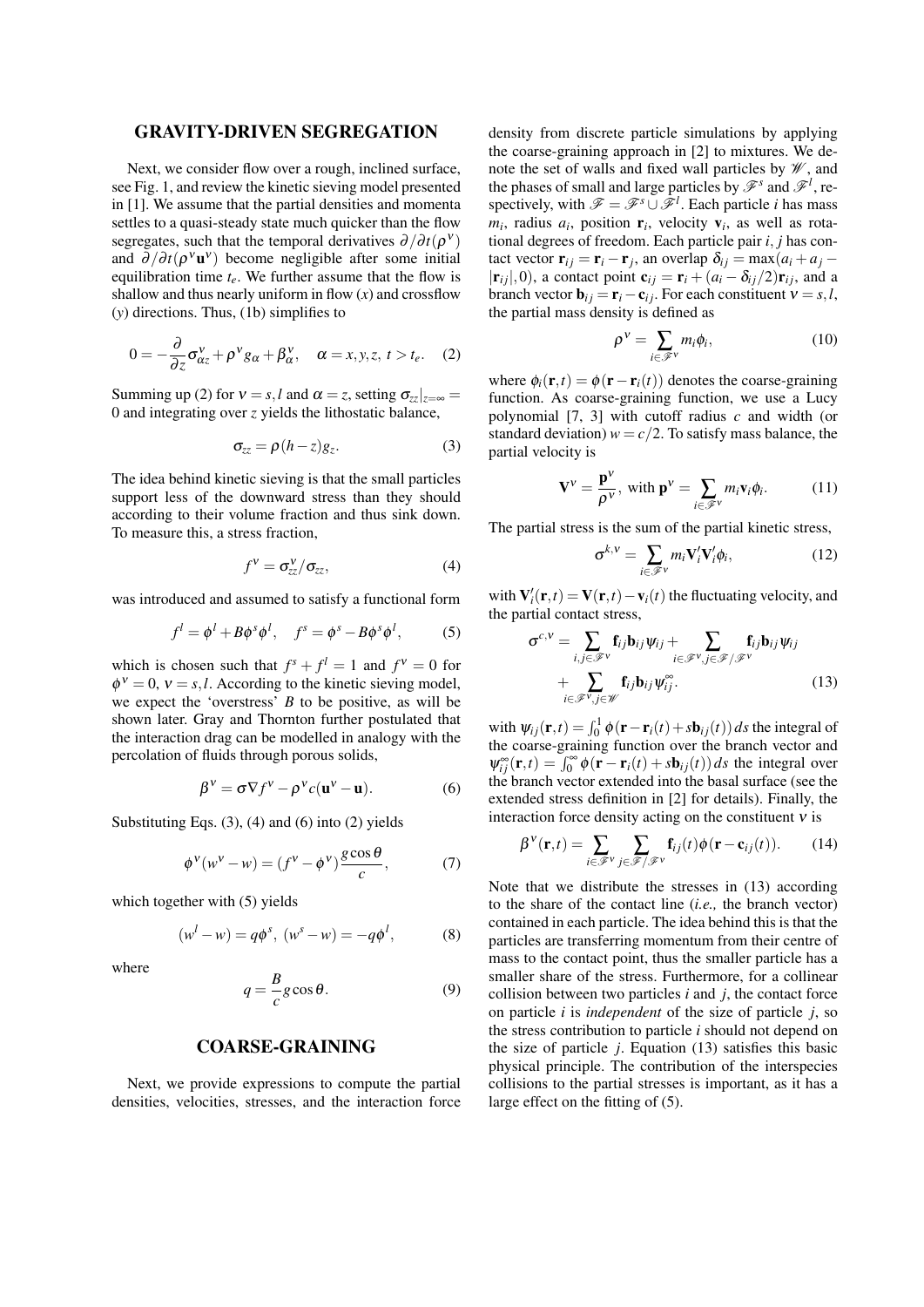

**FIGURE 1.** Snapshot of the simulation at  $t = 100$  s; Colors/shades indicate fixed (black), large (green/light) and small (red/dark) particles.

#### SETUP

A bidispersed flow of particles down a rough inclined surface is simulated, where *x* is the downslope direction, *y* the cross-slope direction and *z* is the direction normal to the basal surface. Figure 1 shows a snapshot of the final state at  $t = 100$ s. The simulations take place in a three-dimensional box, which is periodic in *x* and *y*,  $5d_s$ wide,  $83.3d_s$  long and inclined at an angle of  $25^\circ$ . The base was created by fixing small particles randomly to a flat surface. The flow is bidispersed, with a size ratio of  $d_l/d_s = 1.5$ . The simulations are performed with 5000 flowing small particles and 1481 large particles such that the total volumes of large and small particles are equal. Initially, the flow is a homogeneous mixture of randomly distributed particles. Simulation parameters were chosen based on particles with  $\rho_p = 2400 \text{kg/m}^3$ ,  $g = 9.81 \text{m/s}^2$ and  $d_s = 0,6$  mm. A linear spring-dashpot model is used with contact duration  $t_c = 0.005\sqrt{d_s/g}$ , restitution coefficient  $r_c = 0.6$  and contact friction coefficient  $\mu_c = 0.8$ . More details about the simulation are available in [8].

#### RESULTS

The flow quickly settles to a quasi-steady state at  $t_e \approx 2.5s$ , after which the density, velocity, and stress profiles change only slowly. After equilibration, the large particles segregate upwards, yielding a monotonously increasing volume fraction  $\phi^l(z)$  that becomes steeper over time (see [8] for a graph of the steady state volume fraction). The segregation is complete and all macroscopic variables are steady after  $t \approx 30s$ .

We will first study the steady state flow and analyse the time-dependent segregation process later. To obtain statistics for the steady state, the data is averaged in both *x* and *y*, using a coarse-graining width of  $w = d_s$ , and over the interval  $t \in [60s, 100s]$ , using snapshots in time at a rate of 0.01*s*. The stress fraction  $f<sup>V</sup>$  almost equals



**FIGURE 2.** Stress fraction  $f'' = \sigma_{zz}^{\nu}/\sigma_{zz}$  in steady state as a function of volume fraction  $\phi^{\gamma} = \rho^{\gamma} / \rho$ , for each constituent  $v = s, l$  and fit  $f^{l, fit}$  for  $B = 0.02$ .



**FIGURE 3.** Kinetic stress fraction  $f^{\nu} = \sigma_{zz}^{k,\nu}/\sigma_{zz}^k$  in steady state as a function of volume fraction  $\phi^{\nu} = \rho^{\nu}/\tilde{\rho}$ , for each constituent  $v = s, l$  and fit  $f^{l, fit}$  for  $B = -0.38$ .

the volume fraction (see Fig. 2), but the stress fraction of large particles is in fact slightly higher than their volume fraction. This is confirmed by fitting (5) such that

$$
B = \frac{\int_0^1 (f^l - \phi^l) d\phi^l}{\int_0^1 (\phi^s \phi^l) d\phi^l},
$$
\n(15)

which yields a slightly positive value of  $B = 0.02$ . This value is smaller than what has been shown in [9] for polydispersed flows. Note that the fitting parameter *B* depends strongly on the way the interspecies stress is distributed. If contact stress is split equally between the small and large particles,  $B \approx 0.1$ .

The kinetic stress fraction,  $f_{kin}^{\nu} = \sigma_{zz}^{k,\nu}/\sigma_{zz}^k$ , is plotted in Fig. 3 and fitted to (5), which yields a large negative value  $B_{kin} = -0.38$ . Thus, the smaller particles support a kinetic stress fraction higher than their volume fraction. This is in agreement with the theory of shear-induced segregation of Fan and Hill [10], which states that the small particles support a higher kinetic stress and thus segregate towards regions of high shear.

Next, we study the segregation over time. To obtain smooth transient statistics, time-averaging is done over intervals of  $[t, t+1s]$  for  $t = 0s, 1s, \ldots, 40s$ . Figure 4 shows the upwards movement of the large particles, which starts at  $t = 0$ s and slowly decreases in strength. The overstress *B*, plotted in Fig. 5, is positive after equilibration,  $t \geq t_e$ , and quickly decreases to a small positive